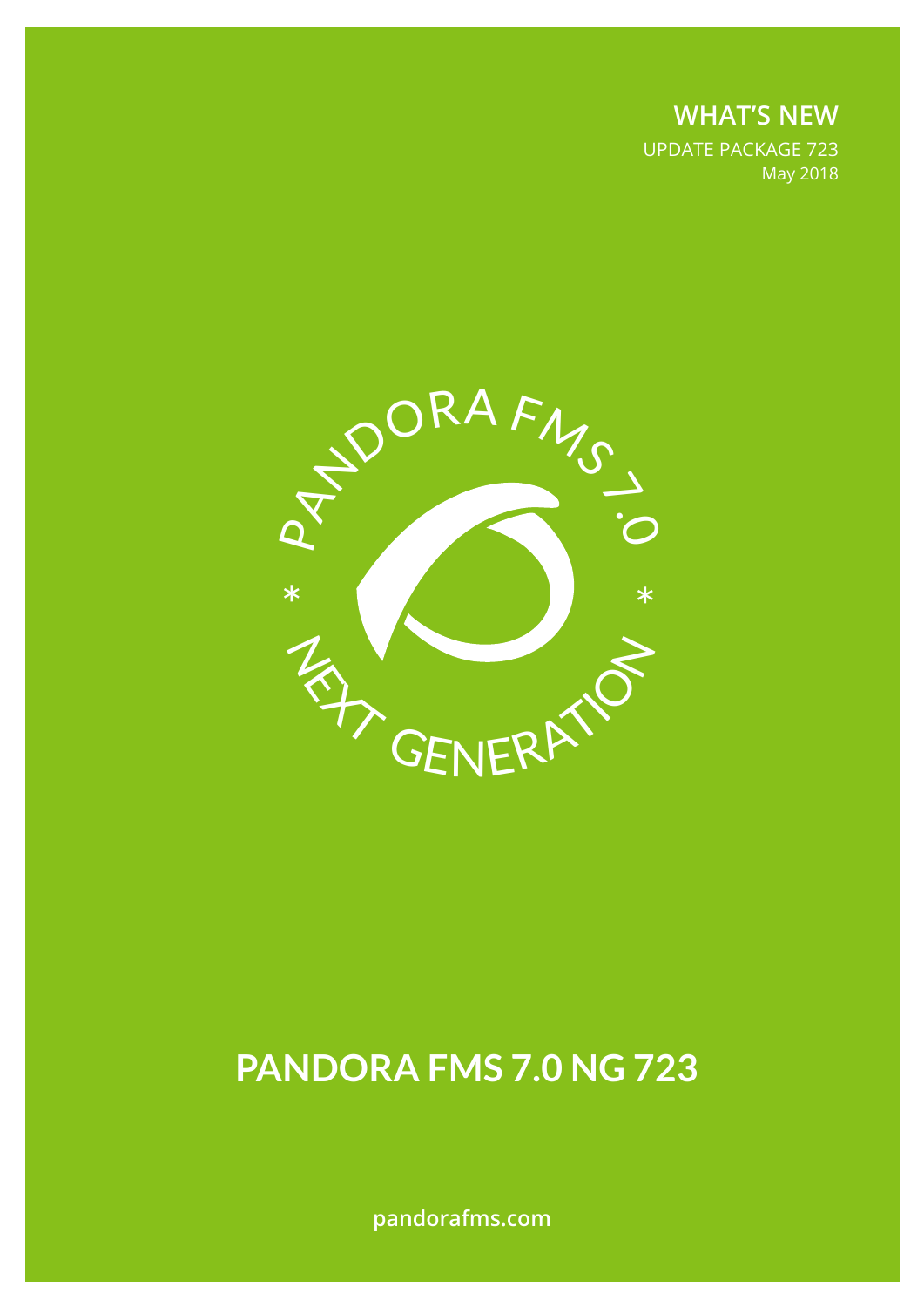

## NEW FEATURES AND IMPROVEMENTS

#### **Real-time graphics of SNMP modules**

They allow to see, at the user's request, the real time data of an SNMP interface or any other module that can be sounded in real time from the Pandora FMS console:



#### **Rebranding**

It allows you to make an OEM with your Pandora FMS installation, changing the name of both the product and the developer or manufacturer in all the sections of the console, and also in the main console screens of the server. It is possible to replace all logos, icons and references throughout the application.

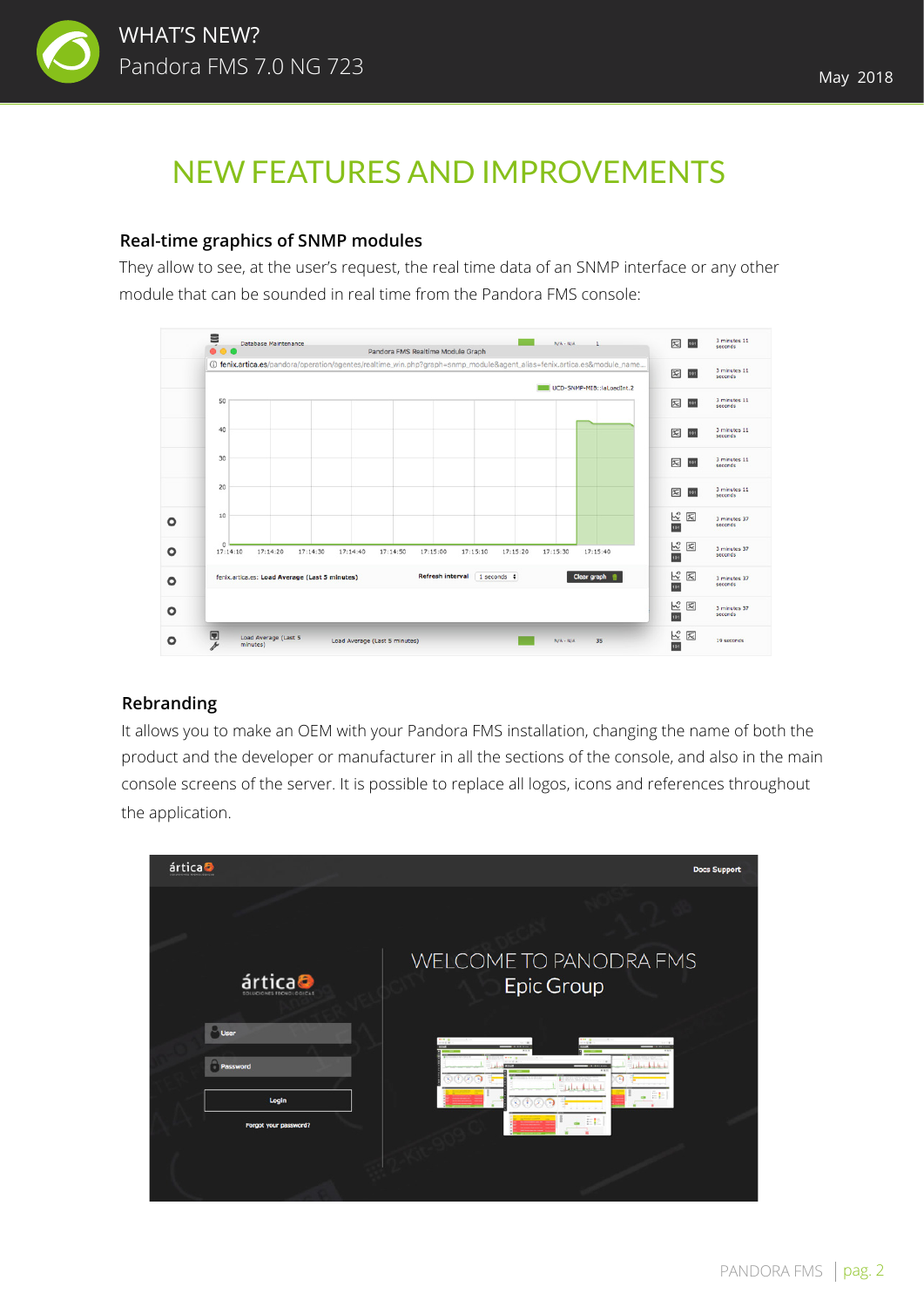

#### **External Tentacle server configuration file**

From this version on, the behaviour of the Tentacle server is much more flexible and easy to configure from the outside, thanks to the new external configuration file (optional).

#### **Events in "progress"**

It is now easier to use this intermediate status of events directly from Training and Event Management. Especially useful when working in multi-person operation teams in different shifts.

|                              |                         |                         |                                                               |  |                                     | Module 'Active tickets' is going to CRITICAL (323) |            |                       |                      | ×                     |        |
|------------------------------|-------------------------|-------------------------|---------------------------------------------------------------|--|-------------------------------------|----------------------------------------------------|------------|-----------------------|----------------------|-----------------------|--------|
|                              |                         | General                 | Q Details                                                     |  | $\boxed{\overline{a}}$ Agent fields | Comments                                           |            | <b>P</b> Responses    |                      |                       |        |
|                              | c                       | <b>SUCCESS</b>          | Comment added successfully.                                   |  |                                     |                                                    |            |                       |                      | $\boldsymbol{\times}$ |        |
|                              |                         | <b>Change owner</b>     |                                                               |  |                                     |                                                    |            |                       | ٠                    | <b>Update</b>         |        |
|                              | <b>Change status</b>    |                         |                                                               |  |                                     |                                                    |            |                       | In process $\div$    | <b>Update</b>         |        |
|                              |                         | <b>Comment</b>          |                                                               |  |                                     |                                                    |            |                       | <b>Add comment</b>   |                       |        |
|                              |                         | <b>Delete</b> event     |                                                               |  |                                     |                                                    |            |                       | Delete event         |                       |        |
|                              |                         | <b>Custom responses</b> |                                                               |  |                                     | <b>SSH</b> to host                                 |            |                       | ٠                    | <b>Execute</b>        |        |
|                              |                         | <b>Description</b>      |                                                               |  |                                     | Connect via SSH to the agent                       |            |                       |                      |                       |        |
|                              |                         | Parameters              |                                                               |  |                                     |                                                    |            |                       |                      |                       |        |
|                              |                         | <b>User</b>             |                                                               |  |                                     |                                                    |            |                       |                      |                       |        |
|                              |                         |                         |                                                               |  |                                     |                                                    |            |                       |                      |                       |        |
|                              |                         |                         |                                                               |  |                                     |                                                    |            |                       |                      |                       |        |
| Total items: 41<br>[0][1][2] |                         |                         |                                                               |  |                                     |                                                    |            |                       |                      |                       |        |
| ID                           | <b>Status</b>           | <b>Event Name</b>       |                                                               |  |                                     | <b>Agent name</b>                                  | Timestamp  |                       | <b>User</b><br>Owner | <b>Action</b>         | О      |
| #16468007                    | $\star$                 |                         | Module 'Disk_/' is going to WARNING (8)                       |  |                                     | octopus.artica.es                                  | 22 seconds |                       |                      | QOIT                  | $\Box$ |
| #16467970                    | $\overline{\mathbf{x}}$ |                         | Module 'Active tickets' is going to CRITICAL (323)            |  |                                     | <b>Soporte Artica</b>                              |            | 33 minutes 48 seconds | Sancho Lerena        | $Q \odot$             | $\Box$ |
| #16467827                    | $\star$                 |                         | Alert recovered (Critical condition) assigned to (FreeMemory) |  |                                     | atlantis                                           | 2 hours    |                       |                      | QOIM                  | $\Box$ |
|                              |                         |                         |                                                               |  |                                     |                                                    |            |                       |                      |                       |        |

#### **New GIS maps to work locally**

With this new version it is possible to add a new data source for GIS maps. From version 7.0 Build 723 it is possible to add connections to WMS (Web Map Service) servers, such as GeoServer, which allows you to have GIS information in your own installation, without depending on external connections.

Map connection type

| Type:                       | <b>WMS Server</b>                   |
|-----------------------------|-------------------------------------|
| WMS<br>Server<br><b>URL</b> | http://localhost:8080/geoserver/wms |
| Layers 1                    | foo:world_shape                     |